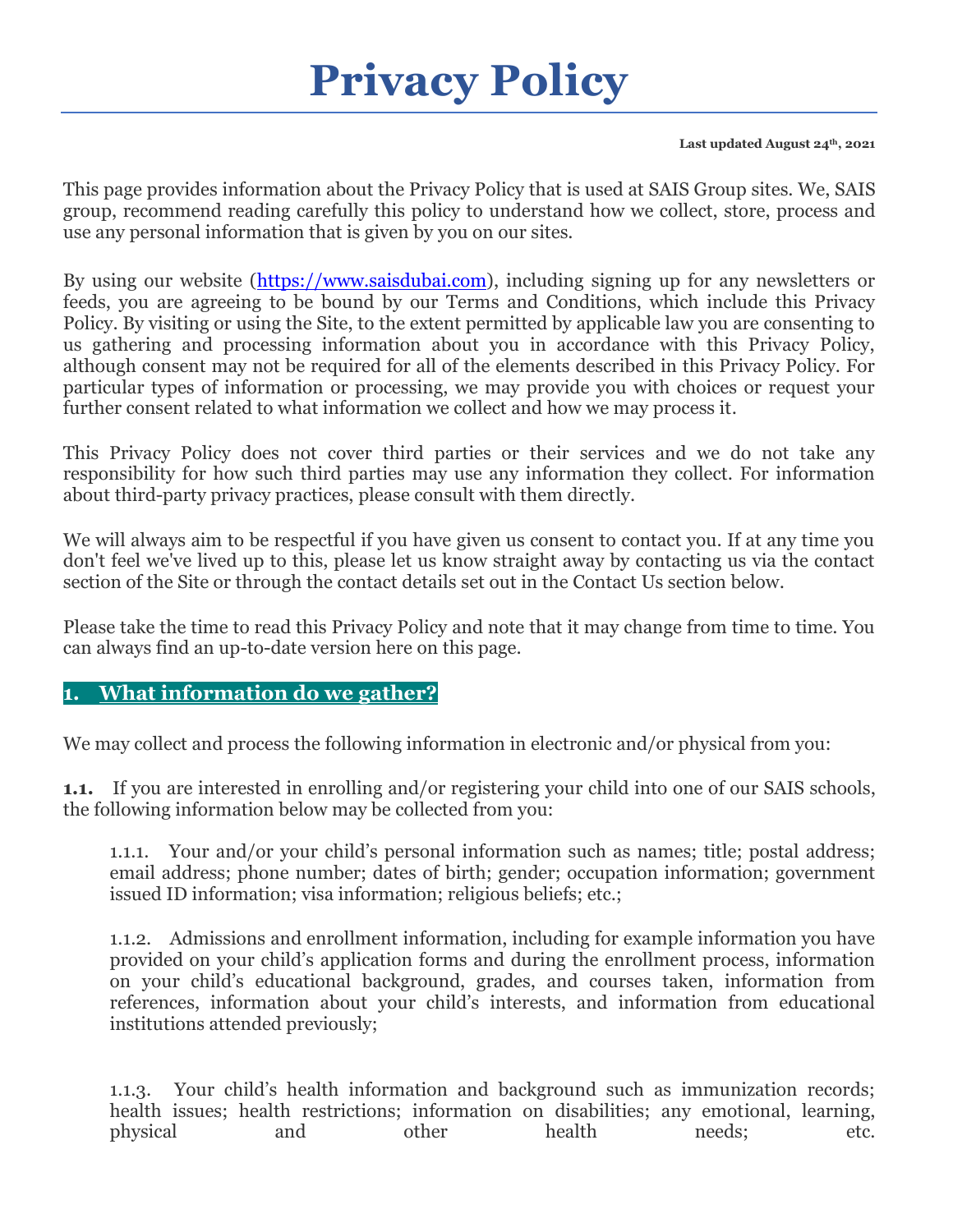1.1.4. information that you provide to us during the course of your child's education;

1.1.5. marketing responses, such as child's current school, preferred curriculum, preferred location, preferred budget, preferred school;

1.1.6. survey responses, such as parent satisfaction score, net promoter score, school feedback and school rating criteria, etc;

1.1.7. information about your computer, including where available the IP address of your computer/proxy server that you use to access the internet, your web browser type, type of mobile device, and computer operating system, to analyze trends among our users and to help improve our Site.

1.2. If you are applying to be a new member of staff, the following information below may be collected from you:

1.2.1. Personal information such as name; title; next of kin; postal address; email address; phone number; date and country of birth; religious beliefs and practices; gender; nationality; government issued ID information; visa information; number of dependents; etc.;

1.2.2. information about your background such as education, qualifications and professional achievements;

1.2.3. information we receive from you and third parties when carrying out preemployment checks, for example when we receive references on your behalf;

1.2.4. marketing responses;

1.2.5. information about your computer, including where available the IP address of your computer/proxy server that you use to access the internet, your web browser type, type of mobile device, and computer operating system, to analyze trends among our users and to help improve our Site.

#### **2. How do we gather this information?**

The lawful bases we rely on for processing your information are:

2.1. We have a legitimate interest, except where processing is unfair to you. SAIS relies on legitimate interests for most of the way in which it uses your information. SAIS has a legitimate interest in: providing education services to children; ensuring a safe and secure educational and working environment; safeguarding and promoting the welfare and development of all staff and children; protecting and promoting the objects and interest of SAIS; facilitating the efficient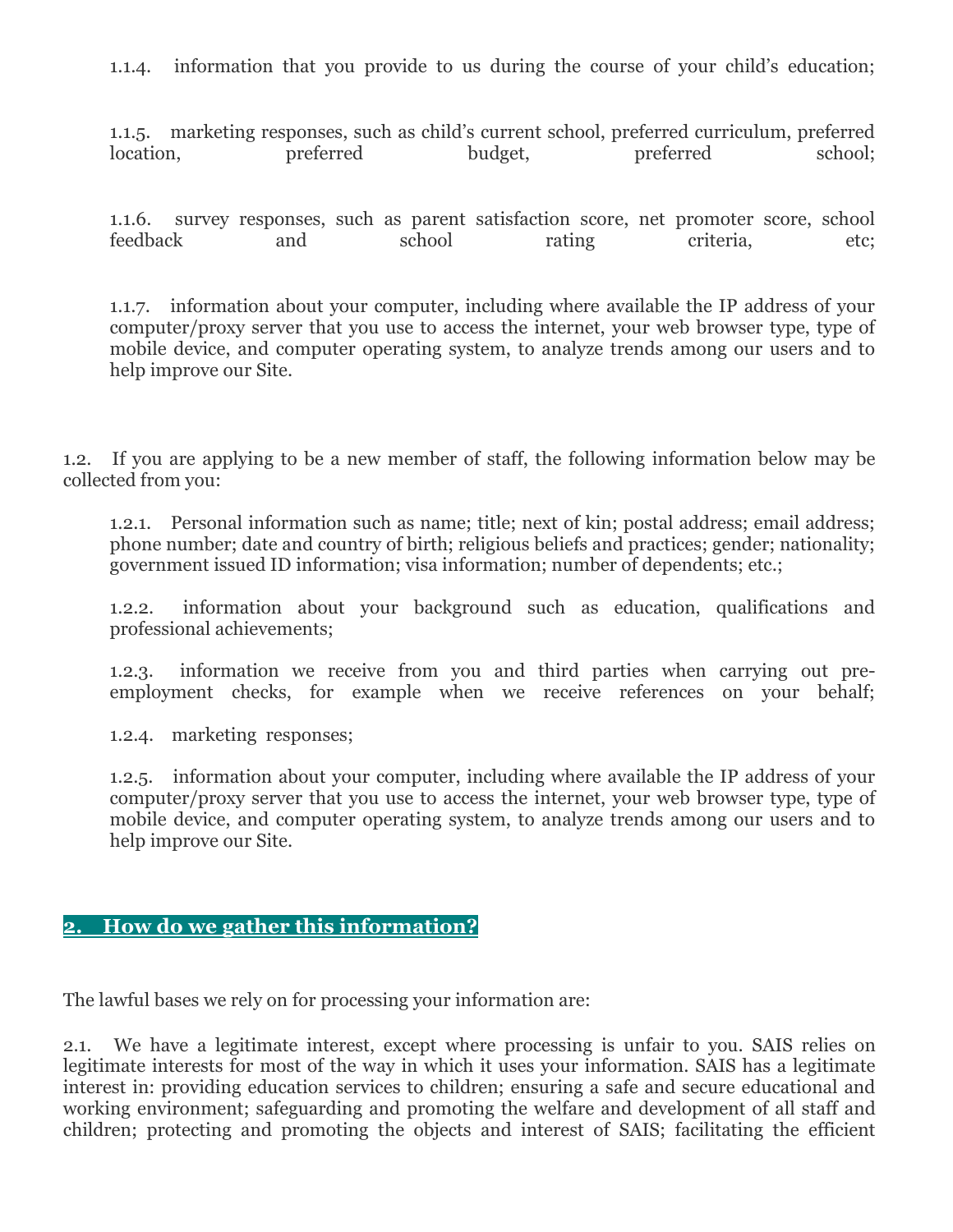operation of SAIS; ensuring our compliance with employment obligations; and ensuring all relevant legal obligations are complied with.

2.2. We have a contractual obligation. We will need to use your information in order to perform any existing obligations under a contract with you.

2.3. We have a legal obligation. We may need to use your information in order to comply with a legal obligation, for example to fulfil our safeguarding duties to staff and students.

2.4. We have a vital interest, for example preventing someone from being seriously harmed.

2.5. We have a public interest. SAIS considers that it is acting in the public interest when providing educational services to students and employment opportunities to individuals.

2.6. To protect the vital interests of any person, where for example that person cannot give consent or in order to prevent someone from being seriously harmed or killed.

2.7. The processing of this information is necessary for the establishment, exercise or defence of legal claims. This allows us to share information with our legal advisors and insurers.

2.8. We have your consent. You are entitled to request that we stop any consent-based processing of your personal information after you withdraw that consent. You can do this by contacting us at the relevant contact details below. The lawful bases we rely on for processing special categories of personal information are the below, where we are required to comply with additional conditions to process such information (including, information concerning racial or ethnic origin, communal origin, political affiliations or opinions, religious or philosophical beliefs, criminal record, trade-union membership and health or sex life, and including genetic data and biometric data where it is used for the purpose of uniquely identifying a person): For the purposes of medical treatment and management of healthcare services.

As mentioned above, in some cases we will rely on more than one of the grounds above for a particular use of your information. The ground that we will rely on for a particular purpose may vary depending on the circumstances. You directly provide us with most of the information that we collect, whether in digital or nondigital formats. We collect information and process information through the following ways:

2.9. Information that you provide by filling in forms electronically on our Site or in physical form in person, including, without limitation, Information provided at the time of registering to use our Site, subscribing to a service, enrolling your child to one of our schools, submitting a job application, entering into a contract with us, posting material on our Site, or requesting further information or services from us.

2.10. We may also ask you for your Information if you report a problem with the Site.

2.11. If you contact us, we may keep a record of that correspondence & the information within it.

2.12. We may also ask you to complete surveys that we use for research purposes, although you do not have to respond to them.

2.13. If you carry out any transactions through the Site or otherwise and through the fulfillment of your orders and requests.

2.14. If you want to sign up to receive our newsletter or any feeds.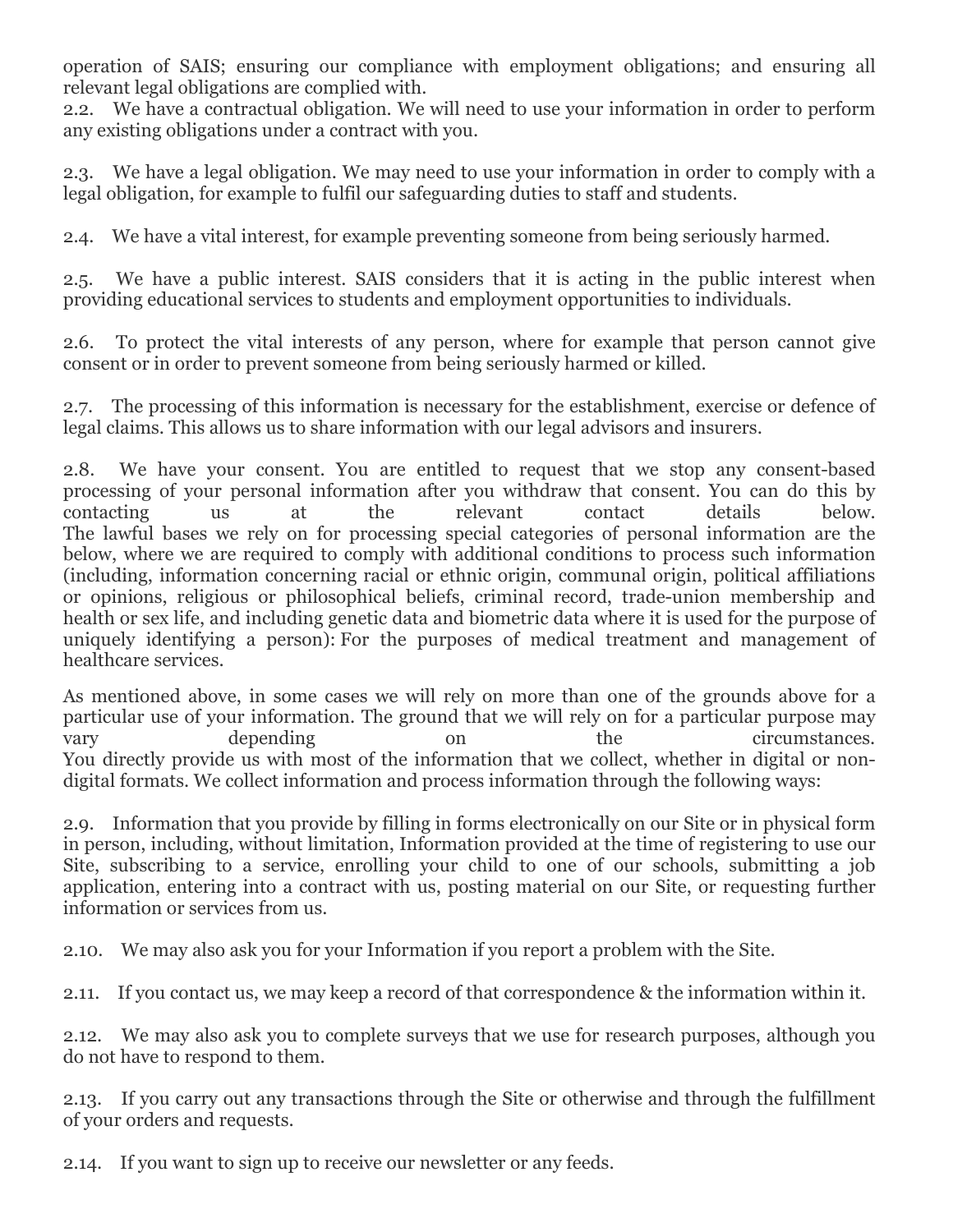We use the information held about you in the following ways and for the following purposes:

3.1. To register and respond to your application and career or enrollment queries.

3.2. To provide you with the services and functionality offered through the Site and to fulfil your requests, including, but not limited, to communicating with you about your enquiry or use of the Site, services, or functionality.

3.3. To respond to, or follow up on, your comments and questions, and otherwise provide customer service.

3.4. To operate and improve the Site, services, and functionality and tailor your experience on the Site, including search results and displaying relevant promotions.

3.5. To ensure that the Site is presented in the most effective manner for you and for your computer.

3.6. To provide you with information, products or services that you request from us or which we feel may interest you, based on information we collect from cookies or where you have consented to be contacted for such purposes.

3.7. To send you relevant news if you have signed up to receive it.

3.8. To occasionally carry out surveys to ensure that we are providing you with what you are interested in.

3.8.1. To perform statistical analysis.

3.8.2. To comply with our policies, procedures and legal obligations.

3.8.3. To protect, investigate and deter against fraudulent, unauthorized, or illegal activity, including as we feel is necessary to protect our interest.

3.8.4. To carry out our obligations arising from any contracts entered into between you and us.

3.8.5. To allow you to participate in any interactive features of the Site, when you choose to do so.

3.8.6. To promote the objectives and interests of SAIS, including marketing.

3.8.7. To check whether you are eligible for a competition and to contact you if you win.

3.8.8. To notify you about changes to our services.

3.8.9. As otherwise consented by you and as otherwise permitted by applicable law.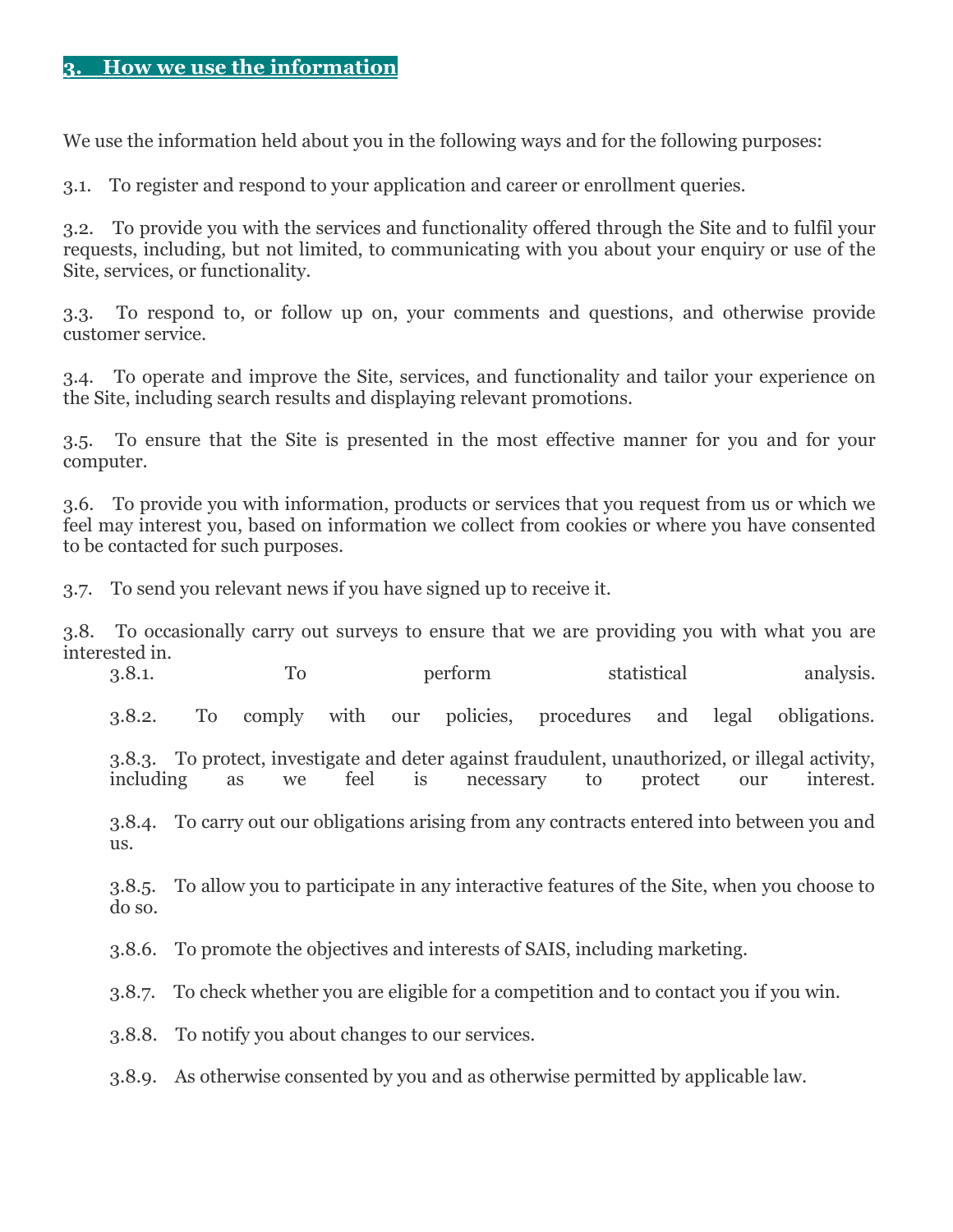## **4. Will we share your information with anyone else?**

4.1. Yes if…

4.1.1. You specifically request this, such as when you submit information to enquire about jobs or submit a job application through our site Careers for current or future roles.

4.1.2. You specifically request this, such as when you submit information to enquire about enrollment for your child at a relevant SAIS school

4.1.3. We are required to do so to comply with our internal policies and procedures or the law, or with direction from the courts or other authorities.

4.1.4. We feel it is reasonably necessary to prevent illegal activity or to protect our interests, such as when someone has breached Paragraph 2 of the Terms and Conditions (Use of the Site and User Code of Conduct.

4.1.5. We appoint consultants, experts and other advisors to assist SAIS in fulfilling its obligations and need to share your information with them if it is relevant to their work.

4.1.6. It helps our trusted third-party service providers to provide and improve our service to you or to carry out surveys and user analysis to understand your needs and preferences. We will also share your information with mass mail service provider, who securely hosts emails and acts as a supplier to distribute our newsletters. We require these service providers to keep your personal information safe and secure. These trusted third parties would only be permitted to use your personal information for the purposes we specify.

4.3. We won't rent or sell your details to any other organization or individual. We may share some broader statistics and customer profiling information with third parties, but we'll keep it anonymous, so you won't be identifiable from that data.

#### **5. Where we store and process the information**

5.1. The information we collect from you is partly stored on servers in the UAE and EU, as well as in the location where the relevant SAIS school. Your data may be transferred, stored and processed in countries which do not have data privacy laws as strong as those in the UAE, and may also be processed by people operating outside the UAE who work for us or one of our suppliers. By submitting the information, you acknowledge and agree to this transfer, storing or processing across national borders and entities as needed to provide you with the service you have asked from us. We will take commercially-reasonably steps necessary to ensure that the information is treated securely and in accordance with this Privacy Policy.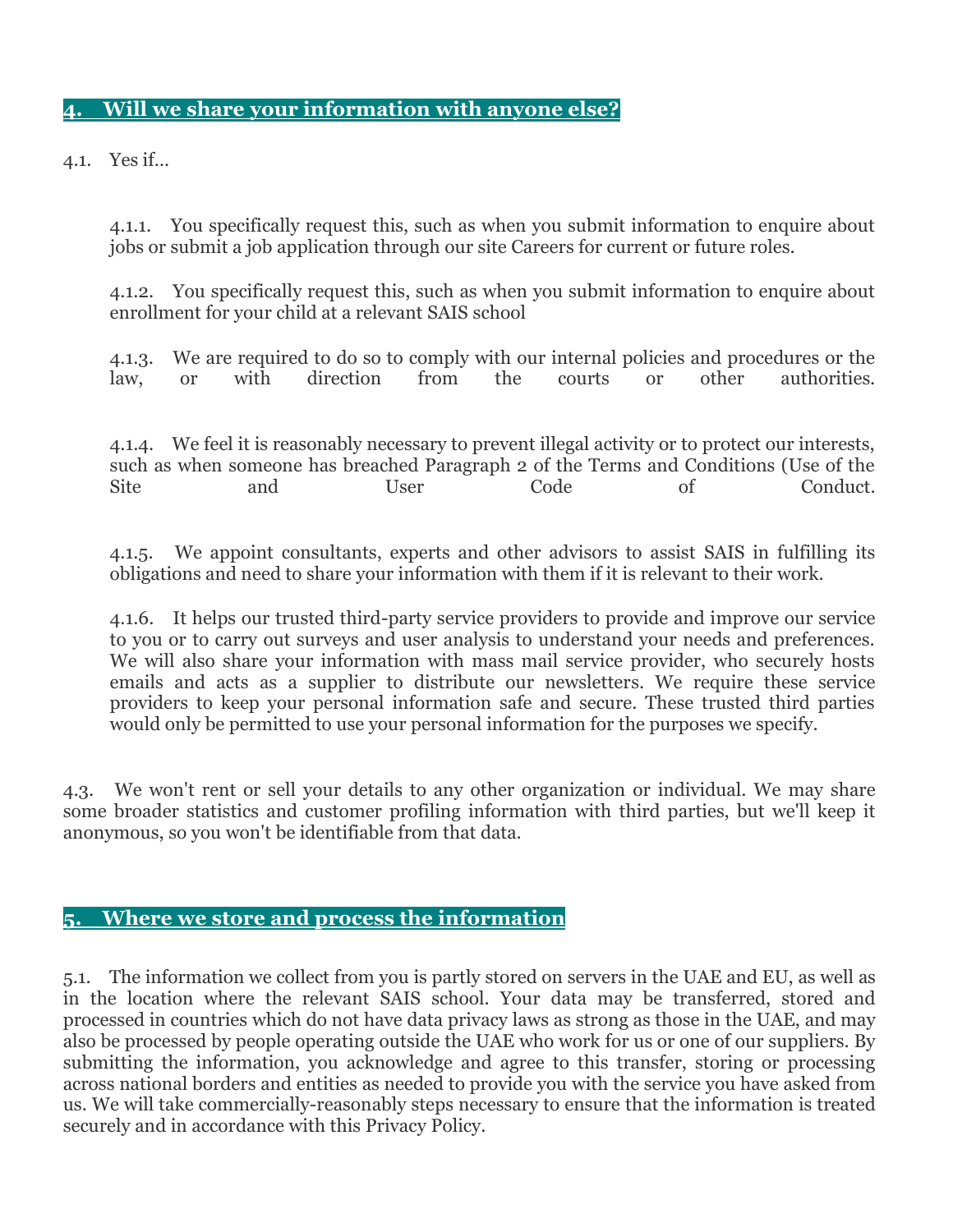5.2. We will retain your information for the period necessary to fulfil the purposes outlined in this Privacy Policy and as otherwise needed to comply with applicable law and internal company policies.

## **6. Security**

6.1.1. We understand the importance of securing your personal information in our care. We utilize reasonable security measures that include technical, administrative and physical safeguards to secure your personal information in our care from unauthorized access, modification, disclosure or destruction.

6.1.2. However, if you provide us with personal information over the internet, you should be aware that the absolute security of the information transmitted over the internet or stored in electronic storage cannot be guaranteed to be 100% secure. While we take reasonable efforts to protect such personal information, you acknowledge that we cannot ensure or warrant the security of any personal information provided by these means and you provide it to us at your own risk.

## **7. Password and Confidentiality**

7.1. If you are provided with a user identification code, password or any other piece of information as part of our security procedures, you are responsible for maintaining the confidentiality of your password and user name for the Site and you are responsible for all activities that are carried out under them. We do not have the means to check the identities of people using the Site and we will not be liable where your password or user name is used by someone else.

7.2. You agree to contact us immediately and inform us of any unauthorized use of your password or user name of which you become aware. We have the right to disable any user identification code or password, whether chosen by you or allocated by us, at any time, if in our opinion, you have failed to comply with any of the provisions of this Privacy Policy or the Terms and Conditions.

## **8. Your data protection rights**

8.1. You have the right to ask us for copies of your information, which is free of charge in most cases.

8.2. You have the right to ask us to rectify information you think is inaccurate. You also have the right to ask us to complete information you think is incomplete.

8.3. You have the right to ask us to erase your information in certain circumstances.

8.4. You have the right to object to the processing of your information in certain circumstances.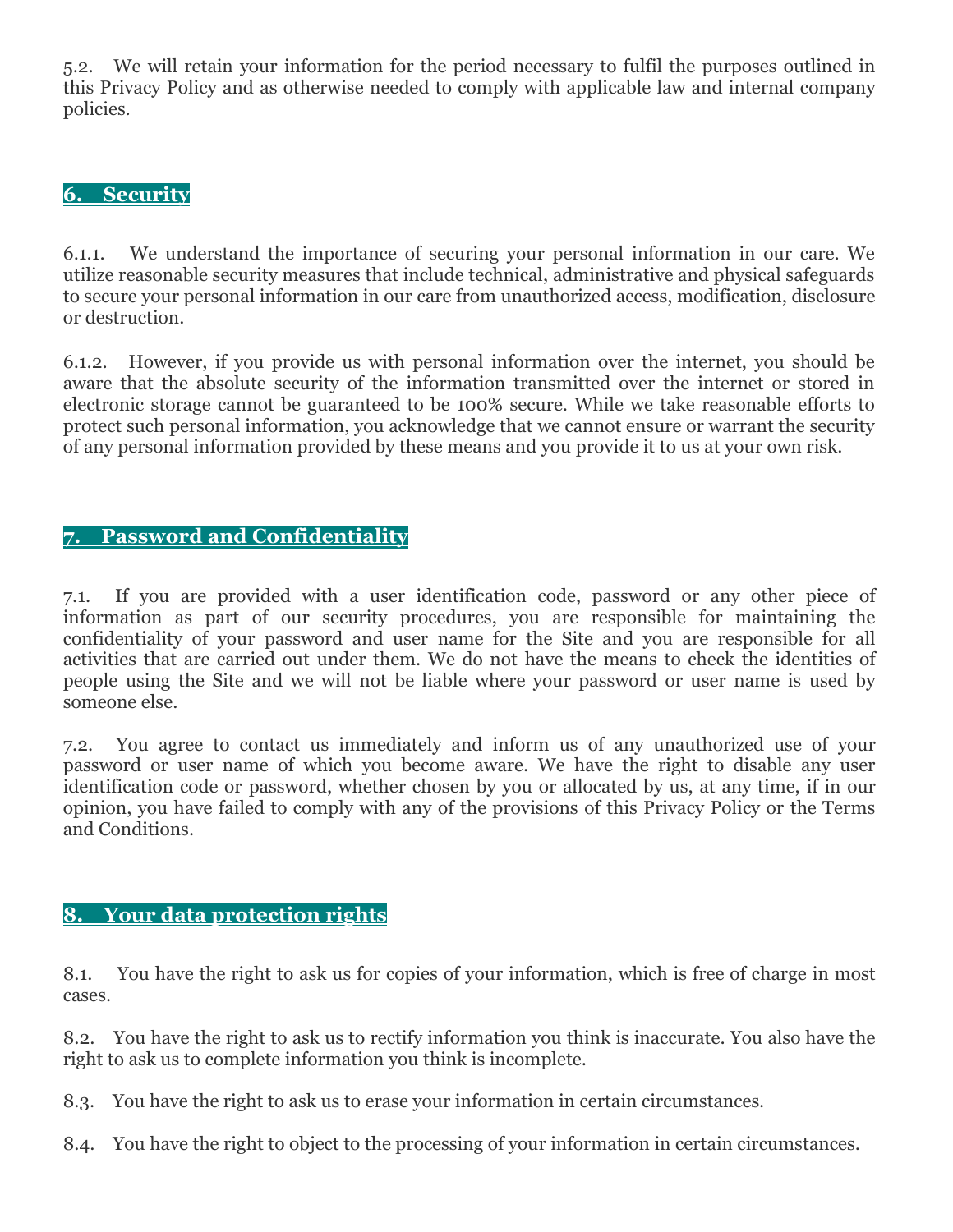8.5. You have the right to ask that we transfer the information you gave us to another organization, or to you, in certain circumstances.

8.6. We may request proof of your identity before we disclose such information to you. That's so we can prevent unauthorized access. Just write to us at the contact details provided in the Contact Us section.

## **9. Consent**

9.1. By submitting information to us, you consent to our collection, storing and processing of your information in accordance with this Privacy Policy. You are entitled to request that we stop any consent-based processing of your personal information after you withdraw that consent. Please contact us at the relevant contact details in the Contact Us section.

9.2. You are entitled to ask us not to process your personal information for marketing purposes. Please contact us at the relevant contact details in the Contact Us section below.

9.3. What about personal information relating to minors? As educators, protecting the online privacy of children is especially important to us. If you are under 21 years old, please do not provide us with your name, contact details or any other information about yourself. To find out more, please read our Terms and Conditions.

## **10. Information you share socially**

10.1. The Site may allow you to connect and share your actions, comments, content, and information publicly or with friends. The Site may also allow you to connect with us on, share on, and use third-party platforms, including those on which SAIS has a presence. Please be mindful of your personal privacy needs and the privacy needs of others as you choose whom to connect with and what to share and make public. We cannot control the privacy or security of information you choose to make public or share with others. SAIS also does not control the privacy practices of third-party platforms. Please contact those websites and services directly to learn about their privacy practices.

## **11. Are you protected by this policy on other websites that are not our Site?**

11.1. Our Site contains links to other third-party websites and platforms. We do not have any control over them and take no responsibility for any information you give them. Other third-party websites and platforms have different privacy and security policies, which we advise you to read. Please contact those websites and services directly to learn about their privacy practices.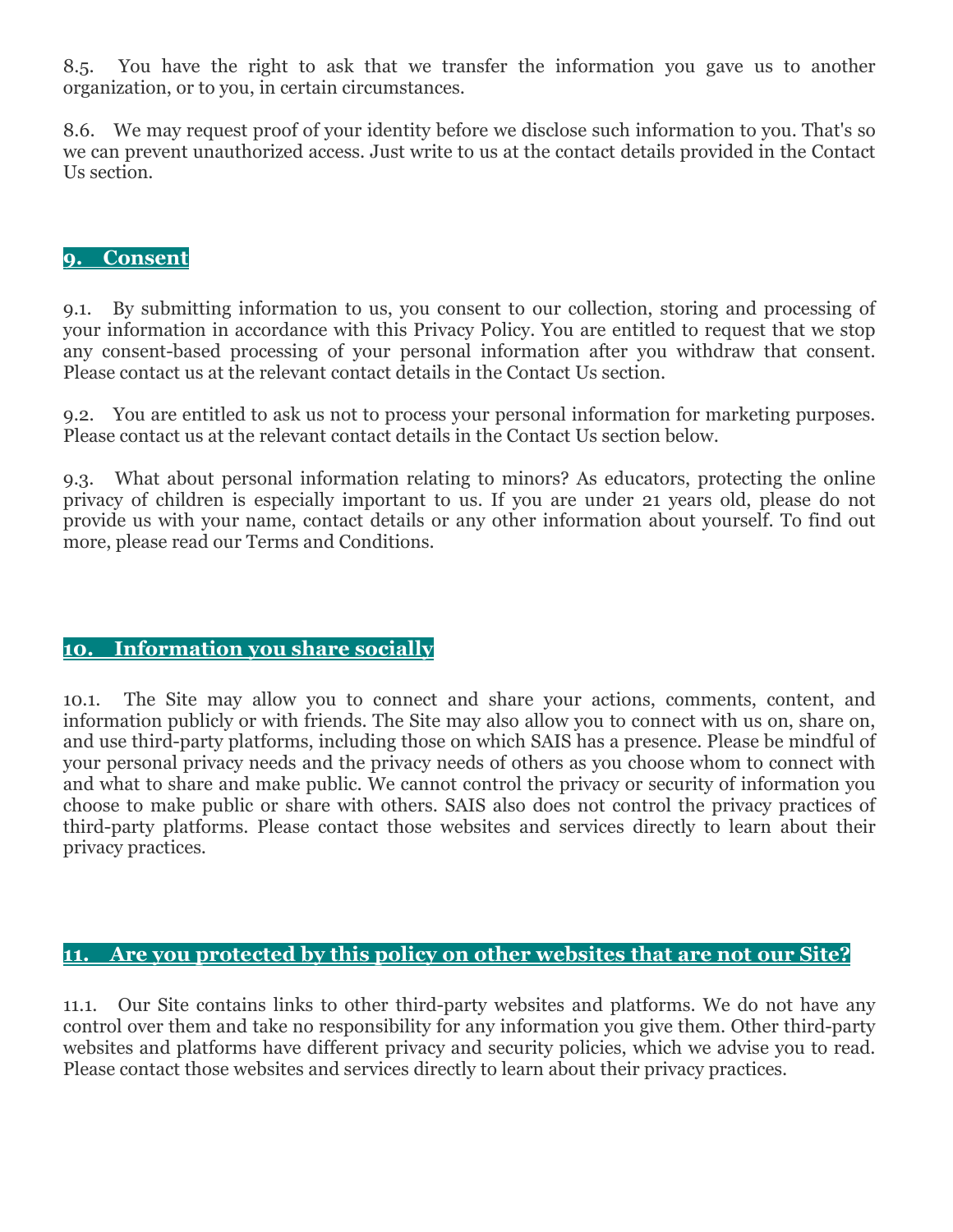#### **12. COOKIES**

12.1. We use cookies to personalize content and to provide you with an improved user experience. By using this Site you consent to the deployment of cookies. You can control and manage cookies using your browser (see below). Please note that removing or blocking cookies can impact your user experience and some functionality may no longer be available.

12.2. We only set a few cookies ourselves, but when we include content from other websites (like Facebook or Twitter) they also get the opportunity to set cookies, to help them serve their content better. [We cannot guarantee that we will have listed every cookie you might get from a third party, as they can change them at any time as their needs change]. The main types and categories of cookies used by our Site are set out below.

#### 12.3. Types of cookies:

12.3.1. Session cookies: these cookies remain in your browser during your browser session only, i.e. until you leave the Site. 12.3.2. Persistent cookies: these cookies remain in your browser for a set period of time after the browser session (unless deleted by you).

#### 12.4. Categories of cookies:

12.4.1. Strictly Necessary Cookies: These cookies are fundamental to website functionality and cannot be switched off without blocking features on the Site. They are usually set in response to your actions on the Site, such as filling in forms, setting preferences, or recognize the user as valid and authenticated while accessing protected areas of the Site. 12.4.2. Analytics cookies: SAIS collects information about how you use our Site including details such as the website that referred you (e.g. search engines, marketing campaigns, referring domains), the content you viewed, the Site path you navigated and the links that you clicked on. This is in order to understand your interests on our Site and the number of times you visit our Site. We use this information to improve our Site and enhance visitor experience. We share this information with analytics and search engine providers that assist us in improving and optimising our Site.

12.4.3. Preference cookies: SAIS uses preference cookies also known as "functionality cookies," to allow our Site to remember the choices you have made in the past (such as your username, language or the region you are in) and provide you with an enhanced more personalised experience.

12.4.4. Advertising cookies: SAIS may present ads to you on websites that are not owned or operated by SAIS to promote SAIS services. The cookies are used to make advertising messages more relevant to you and your interests. They also perform functions like preventing the same ad from continuously re-appearing. These advertisements are solely intended to make you aware of relevant SAIS promotions. SAIS does not sell your data to any third parties. Please see our Privacy Policy for more details.

#### 12.5. You don't want cookies?

12.5.1. Whether the Site is able to set cookies depends on a setting in your web browser. By visiting the Site with cookies enabled, you consent to our use of cookies. If you wish to disable cookies, you can find instructions on how to do so for various popular web browsers by following the links below: 12.5.2. Firefox: [https://support.mozilla.org/en-US/kb/cookies-information-websites-store](https://support.mozilla.org/en-US/kb/cookies-information-websites-store-on-your-computer)[on-your-computer](https://support.mozilla.org/en-US/kb/cookies-information-websites-store-on-your-computer)

12.5.3. Internet Explorer: [https://support.microsoft.com/en-us/help/17442/windows](https://support.microsoft.com/en-us/help/17442/windows-internet-explorer-delete-manage-cookies)[internet-explorer-delete-manage-cookies](https://support.microsoft.com/en-us/help/17442/windows-internet-explorer-delete-manage-cookies)